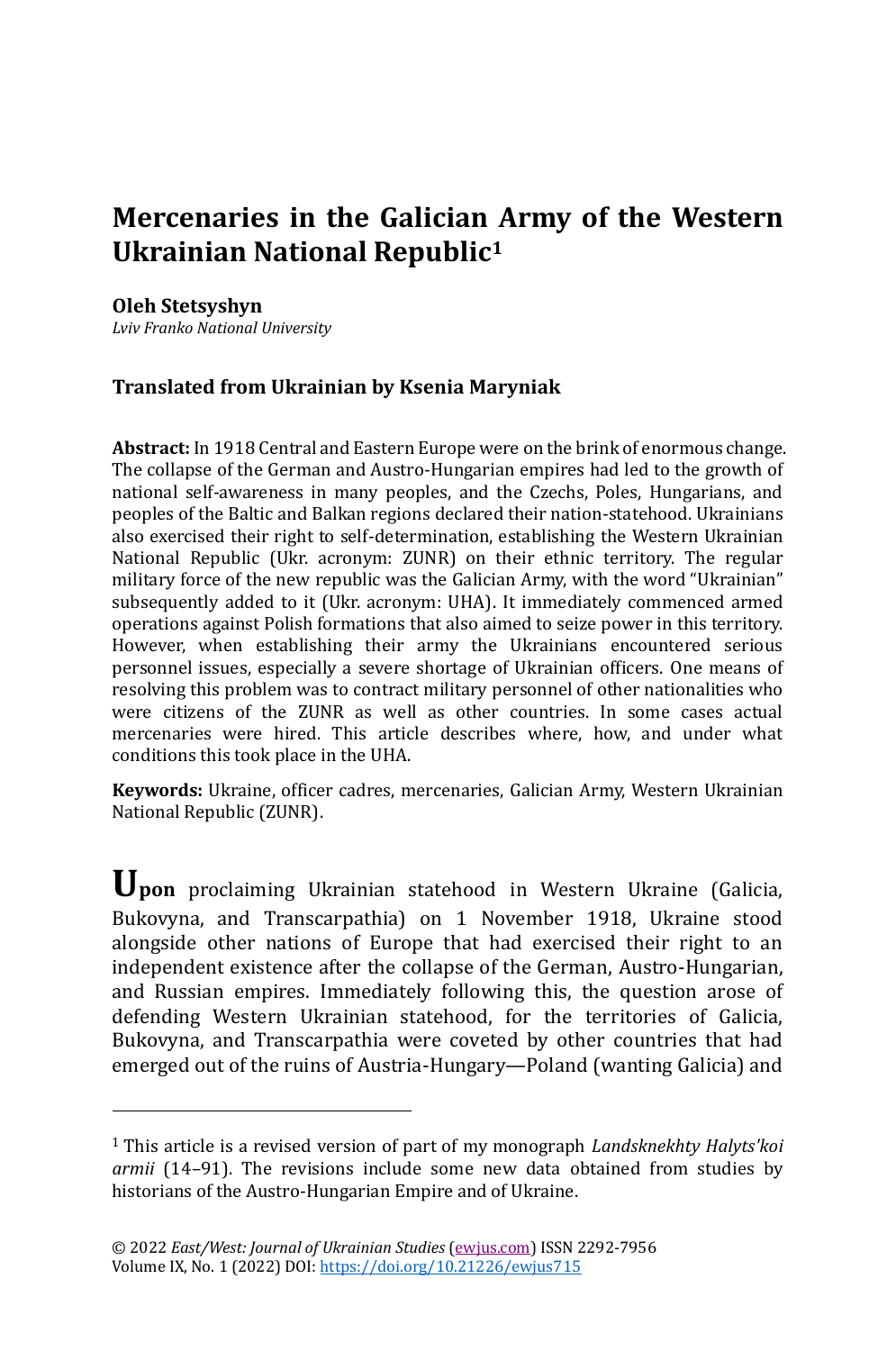Hungary (wanting Transcarpathia)—as well as by the Kingdom of Romania (wanting Bukovyna). As assessed quite aptly by Paul Magocsi, the Ukrainian-Polish armed conflict over Lviv and Galicia is explained by the local Poles' perception of western Ukrainian lands being a part of the Polish national domain, and also by their unwillingness to abandon the political rule that they had over the Ukrainians even under Austria (27). Furthermore, while having declared their independence, the Ukrainians did not join the camp of victorious countries in World War I but rather those who had lost—that is, Austria and Germany (Hrycak 140). On the other hand, their main rivals, the Poles, enjoyed the support of the Entente countries, who won the war.

Hence, almost immediately the Ukrainians were obliged to defend the independence of their republic. They began to establish their military, the Galician Army, and faced the hurdle of a shortage of military cadres. Although recruiting for the Ukrainian Galician Army (Ukr. acronym: UHA) (especially when assisted by conscriptions) resulted in a slow stream of sergeants and infantry, forming an officer corps became an immediate and urgent problem. This issue stems from the Austro-Hungarian army—which formed the basis for the armed forces of the new states that emerged from the ruins of the empire—that customarily has had very few officers of Ukrainian nationality. There were several reasons for this.

One reason was that acquiring a post-secondary education then at a military school was too expensive for Ukrainians from Galicia and Bukovyna, who were overwhelmingly not well off. In contrast to the Poles, for example, the Ukrainians had practically no *szlachta* 'nobility', for whom military service was a matter of honour. Instead, those of the noble class who declared themselves to be Ukrainian were mostly not very wealthy and could not even pay for their sons' valuable studies at an officer's school or at a military academy. Meanwhile, the Polish *szlachta* were significantly more numerous and more well off. For instance, of 438 cadets studying at the Theresian Military Academy in 1912–13 in Wiener Neustadt, only 33 were from Galicia and Bukovyna—and only one of them (0.2% of the overall total) spoke Ukrainian; the others comprised 16 Polish-speakers (3.7% of the overall total), 28 "Czechoslovaks"(6.4%), and 35 "Southern Slavs"(Croatians, Serbs, and Slovenes; 8%). Thus, Ukrainians were the least-represented minority in the cadet corps of the academy in Wiener Neustadt (Deák 92-93).

To be sure, the fact that anti-military attitudes were very widespread among the Ukrainian intelligentsia was also a negative factor in the chronic shortage of officer cadres. It is well-known that even when the metropolitan of the Ukrainian Greek-Catholic Church, Andrei Sheptyts'kyi, an indisputable authority among the Galicians at the time, spoke to his clergy about the need for the Ukrainian nation to have its own military elite, the priests rejected this notion, saying that military affairs were not for Ukrainians but "for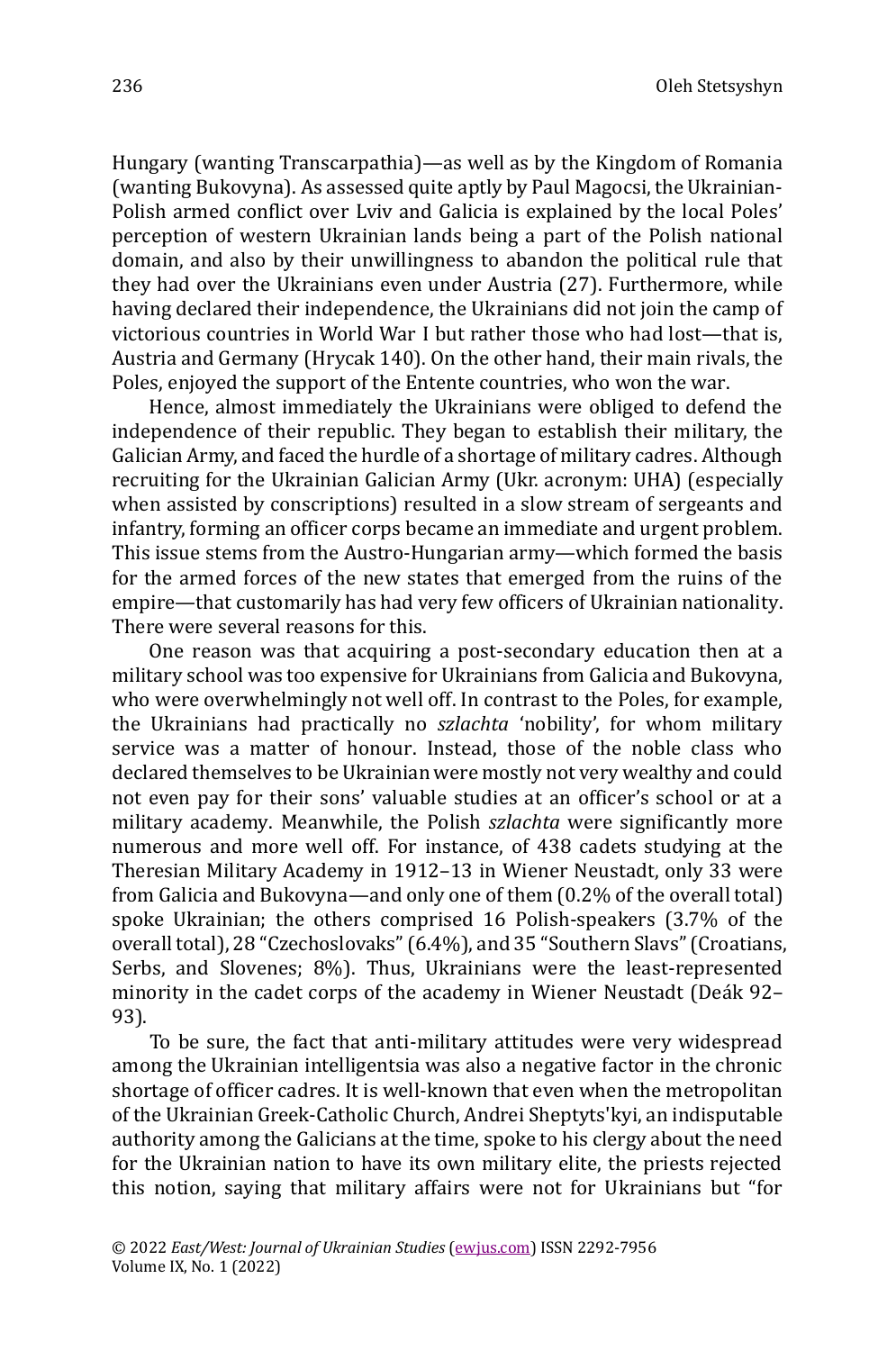counts and princes" (Iaroslavyn 126). Moreover, the wages of Austro-Hungarian officers were not high enough to tempt the sons of a Ukrainian clergy or educator's family to a hard life far away from home: in 1899–1900 an officer in the Austro-Hungarian army earned 25% less on average than an ordinary civil servant. Obviously, this only increased the above-mentioned anti-military attitudes in Ukrainian society (Deák 121).

As of 1910, in the Common Army of the Austro-Hungarian Empire (not including the Austrian Imperial-Royal Landwehr and the Royal Hungarian Landwehr as well as the *Landsturm* forces) there were only 34 Ukrainian commissioned officers, or 0.2% of the total number of officers. By comparison, the number of Polish officers was twelve times greater, or 2.5%—while the general population of Poles and Ukrainians (Ruthenians) in the empire was approximately equal, with around 5 million of the former and 4 million of the latter (Deák 13, 181).

At the same time, this situation gradually improved due to Ukrainians participating in the one-year voluntary service, a reserve officer training system. It also began to change at the start of World War I, when thousands of Ukrainians were conscripted into the Austro-Hungarian Army. They included many capable soldiers, whose bravery and talent for leadership earned them military accolades and promotion to officer rank. This improved the situation with the Ukrainian officer corps but failed to resolve the problem with cadres for the new Ukrainian state. As a result, according to Oleksa Kuz'ma, a historian of the November Uprising in Lviv, as of 21 November 1918 the ranks of the Galician Army included 4,517 riflemen (Ukr.: *stril'tsi*; Ger.: *Schützen*) and only 161 officers (*starshyna*)—that is, one officer per 28 soldiers. Furthermore, while a company (*cheta*) of the Austrian army included five or six officers, the analogous Ukrainian unit had only one or two. The field artillery in the UHA was commanded by a single *starshyna* (or two at the most) instead of the necessary five. By comparison, the Polish Army at that time had 572 officers and 4,746 privates, or one officer per 8 soldiers (Kuz'ma 394). The archive of Czesław Monczyński, then commander of the Polish military forces in Lviv, contains a daily report dated 9 December 1918 that listed "battle readiness" for infantry regiment nos. 1, 2, and 3, artillery regiment no. 1, and the Officer's Legion stationed in Lviv and surrounding villages, with 343 officers and 3,217 soldiers. Thus, a Polish officer was in charge of 9 soldiers on average (DALO, f. 257, op. 2, spr. 598, ark. 52).

The new Ukrainian republic began to fill the shortage of officer cadres with representatives of other nations—primarily Germans, Austrians, Czechs, Jews, and others—who were not obligated to defend its independence. As stated in one of the first documents passed by the parliament of the ZUNR, the Ukrainian National Rada (UNRada), this obligation accorded only to ethnic Ukrainians. In an appeal to the Ukrainian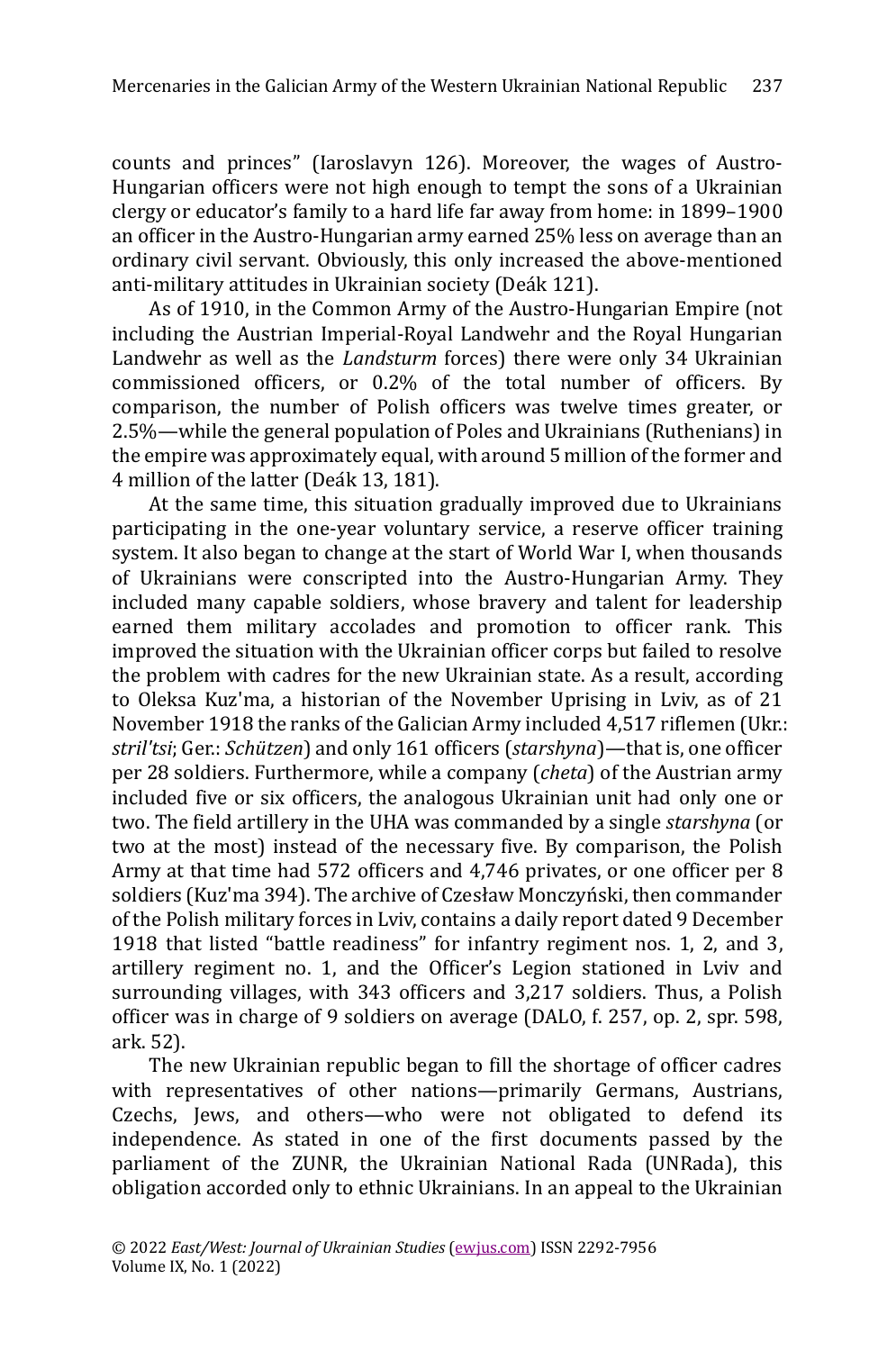people dated 1 November 1918, this legislative body specified that defending the new state was required of all military personnel "of Ukrainian nationality," and also "all the Ukrainian population capable of bearing arms," who should establish local combat units ("Ukrains'kyi narode!"). Thus, citizens of the Ukrainian state that were of non-Ukrainian nationalities were exempt from the duty of defending the state of the Ukrainian nation.

The main agency for drafting foreign military specialists for the needs of the ZUNR Armed Forces was the Induction Station of the Ukrainian National Army (Ukr. acronym: ZS-UNA). It was established in Vienna on 1 November 1918 at a joint meeting of the Ukrainian faction in the Austro-Hungarian parliament and Ukrainian officers who were in the imperial capital at the time. Its main objectives were stipulated as intake, material support, and relocation of Ukrainian soldiers formerly of the Austro-Hungarian Army to their homeland; after the end of World War I and de-facto collapse of the "Danubian Empire" they had essentially been abandoned by the government. Another category of Ukrainian soldiers included those who had been captured in combat by Italians, Serbs, or Albanians and upon being released had no way of getting home on their own.

The meeting also resolved to send Ukrainian officers as military representatives to all Austro-Hungarian induction stations in order to separate ethnic Ukrainian military personnel from the general stream of soldiers and steer them, first of all, to the ZS-UNA in Vienna and thereafter to Galicia in support of the homeland, which was at war. They also sought out Ukrainian soldiers among the crowds at all of Vienna's railway stations. Furthermore, it was resolved to send an emissary to the management of the Military Academy in Wiener Neustadt in order to identify Ukrainians among the cadets there.

In December 1918 and January 1919 alone, these measures resulted in nearly 32,000 Ukrainian soldiers and officers being sent back to Galicia (*Visti kombatanta* 62; TsDIAL Ukrainy, f. 581, op. 1, spr. 205, ark. 1–27). Additionally, the ZS-UNA began at the same time to draft foreigners into Ukrainian military service. Recruiting former Austrian officers for the Ukrainian side was helped by the fact that in the first few days of November 1918 the Ukrainian military representatives had already rented an office right in the premises of the imperial defence ministry (*Neue Freie Presse* 6).

The process of recruiting mercenaries followed all the relevant rules. A foreign officer wishing to serve under the blue-and-yellow flag would apply to the director of the ZS-UNA or the ZUNR military delegate with details about his biography and military career, accepting the obligation to serve Ukraine honourably and conscientiously. These candidates also acknowledged that they comprehended all the danger and risks that are associated with military service and that they were giving informed consent thereto. For its part, the employer (i.e., the Ukrainian side) took upon itself a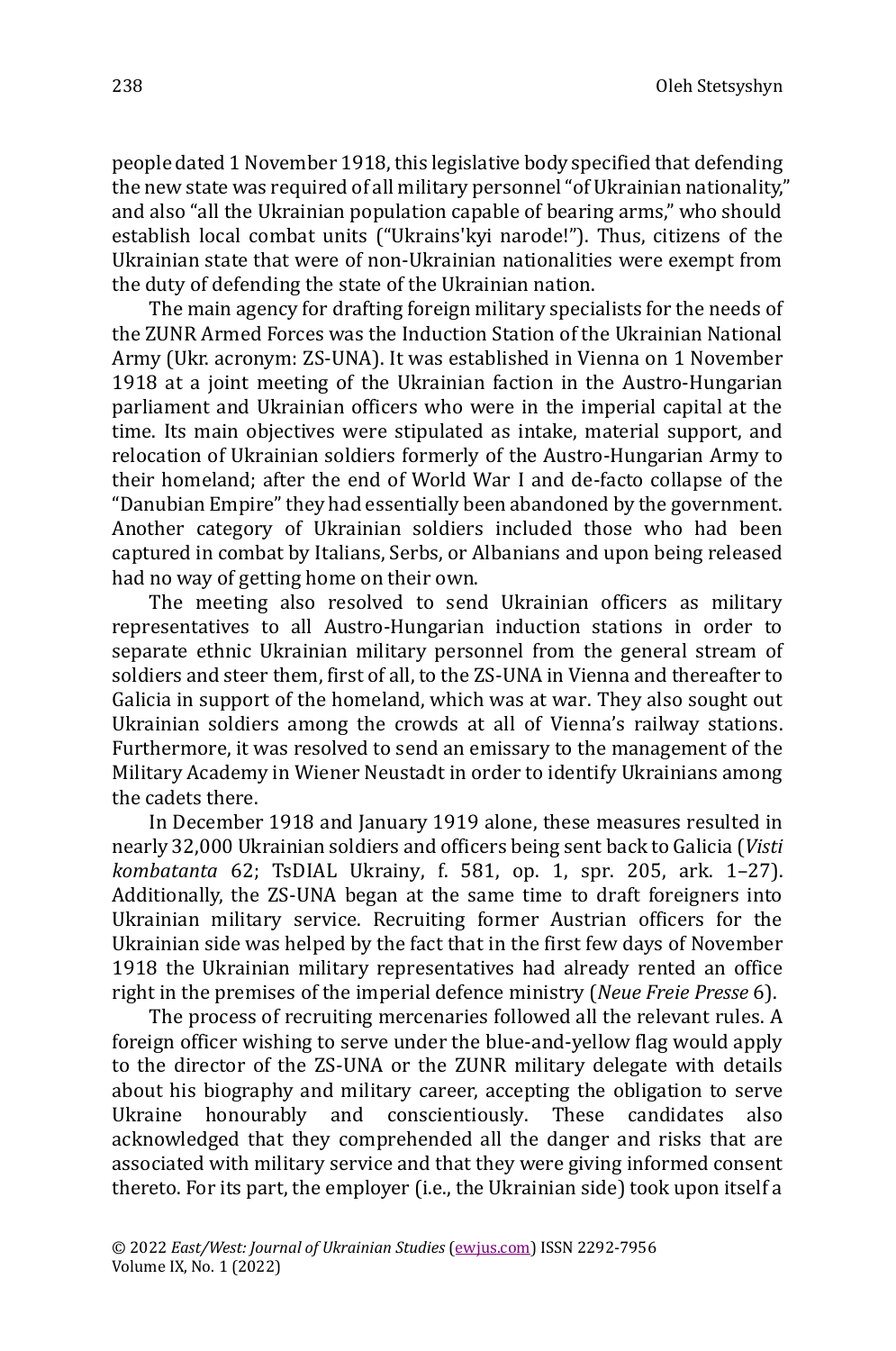whole series of welfare commitments. After being enlisted with the staff of the Induction Station, the volunteers were fully supported with materiel, food, and medical care. Their accommodations in Vienna, transportation costs to Ukraine, and of course their actual service in the UHA were all covered, as well as annual vacations and medical leave. Extant evidence even testifies that customized language courses existed at the ZUNR Induction Station, where the foreign military special hires learned the basics of Ukrainian language.

Moreover—in order to avoid accusations from the Polish side that the Ukrainians were recruiting Austrian former officers of the Imperial-Royal Landwehr, not originally from Galicia or Bukovyna and therefore despised by the Entente countries—it was often suggested that they could move, take up permanent residence in the new Ukrainian state, and then as citizens contribute to the development of its army. One such Austrian wishing to become a Ukrainian wrote to the Embassy of the Western Province of the Ukrainian National Republic (ZOUNR): "I am prepared to give my life and my knowledge to serve my new, grateful fatherland" (TsDIAL Ukrainy, f. 581, op. 1, spr. 205, ark. 21, 23). In early November 1918 the Vienna press even declared that the UNRada had proposed to Gen. von Böhm-Ermolli, a field marshal commanding one of the Austrian armies stationed on Ukrainian territory, that he take charge of the newly established Galician Army; however, no confirmation of this has been found in Ukrainian sources (*Monitor Polski* 4). The remuneration of foreign military specialists was effected either in cash in Ukraine or by transfer to their personal accounts at Austrian banks. In order to further safeguard foreigners in Ukraine from possible theft or robbery, the Ukrainian side offered them the possibility of holding "large sums of money" on cash deposit with the State Secretariat for Military Affairs (TsDIAL Ukrainy, f. 581, op. 1, spr. 146, ark 75).

Equipping the armed forces of the ZUNR came also under the purview of its civil service—in particular, the Personnel Department of the State Secretariat of Military Affairs (Ukr. acronym: DSVS), headed by Capt. V. Panchak. At the initiative of the director of the secretariat, Dmytro Vitovs'kyi, as of 15 December 1918 any of the COs, NCOs, and riflemen formerly of the Austrian army who decided to enlist in defence of the ZUNR were promoted by one military rank (Tyshchyk and Vivcharenko 52). In addition, their wages remained the same, to which were added a variety of significant cash bonuses—for combat, food, quarters, and supporting orderlies.

It is worth noting that the officer remuneration system in the Galician Army during 1918–20 was generally quite progressive for those times—very similar to the wage-and-bonus format of salaries used today, in the twentyfirst century, in leading companies worldwide. Its main feature was that employees did not receive a fixed salary, independent of performance, but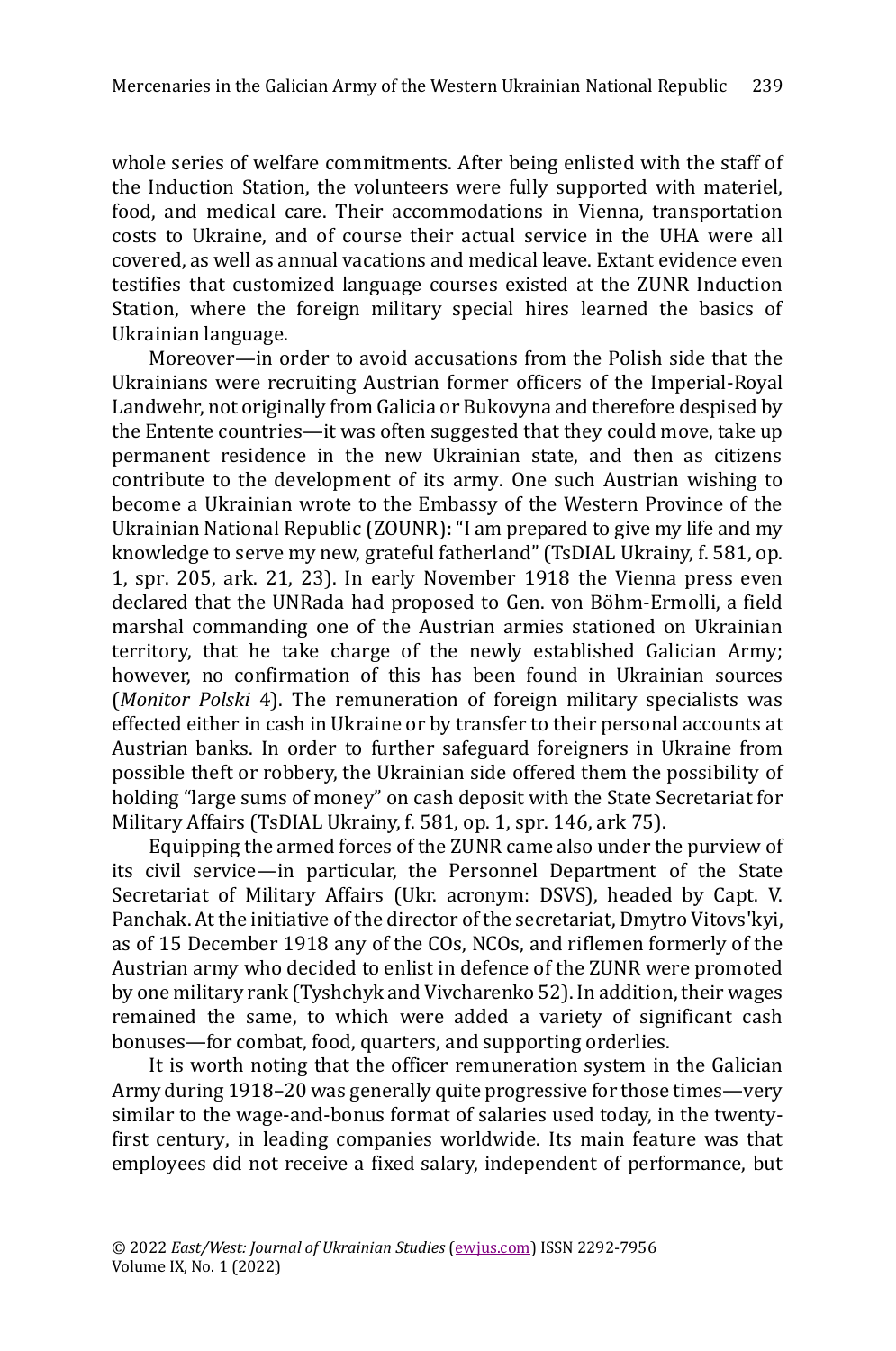rather a combination of various payments, in amounts calculated according to a special productivity grid.

The ZUNR's armed forces were created on the example of leading armies of that time, so their structure and legislative underpinnings were the same as those of other countries' armies. This also applied to the system and amounts of monetary payments to military personnel. For example, pursuant to a decision of the UNRada dated 13 November 1918 and a resolution of the DSVS dated 5 December of that year, the aggregate income earned by each officer was dependent on the numerous bonuses that he could receive, or not, given the effectiveness of his service. Besides the basic wage and cost of accommodation, batman, and food, the main source of additional income for officers was the "combat bonus" or "field allowance" (from the German *Feldzulage*), for which only front-line officers were eligible. Namely, "The combat bonus accrues exclusively to units operating in zones of unfriendly fire (except the Romanian front)" (*Dennyi nakaz* 1). Depending on the rank, title, and seniority of the officer, the combat bonus could add up to nearly 40% of his total earnings. On the other hand, if a *starshyna* member tried to stay in the rear or leave the country, then this bonus would be decimated. In this way (as practised by many corporations today), the Galician Army commanders incentivized their subordinates to fulfill their duties more effectively.

Pursuant to the above-mentioned UNR decision and DSVS resolution, from the very beginning of the Ukrainian Revolution the average lieutenant (*chetar*) received a monthly wage of 250 Austrian Kronen, a combat bonus of 6 Kr daily, 50 Kr monthly for his batman, and also from 40 to 120 Kr for renting quarters and 500 Kr every six months to purchase a uniform. By comparison, a colonel (*polkovnyk*) in the Galician Army received government wages (slang: *hazha*) of 560 Kr, 20 Kr "field allowance," 750 Kr for his uniform, and 160–420 Kr for rent.

It might seem unusual today, but during the Polish-Ukrainian war of 1918–19 even prisoners received an accommodation allowance. This was stipulated in an agreement signed on 1 February 1919 by authorized representatives of the State Secretariat of the Western Ukrainian National Republic and delegates of the Commission of the Supreme People's Council (Polish acronym: NRL). According to this document, prisoners of both armies should receive monthly allowances in amounts, depending on ranks and assignments, that ranged from 30 (for privates and sergeants; slang: *muzhva*) to 800 Kr (for COs). However, while rank-and-file soldier prisoners were to be fully supported by the victors, officer prisoners (*starshyny*) were to "support themselves" (*Vistnyk DSVS* 1; *Strilets'* 2).

Subsequently the allowance amounts were increased several times, taking into consideration inflation and price rises. For instance, in October 1919 a captain (*sotnyk*) of the 8th Sambir Brigade, Ludwig Schmidt, was paid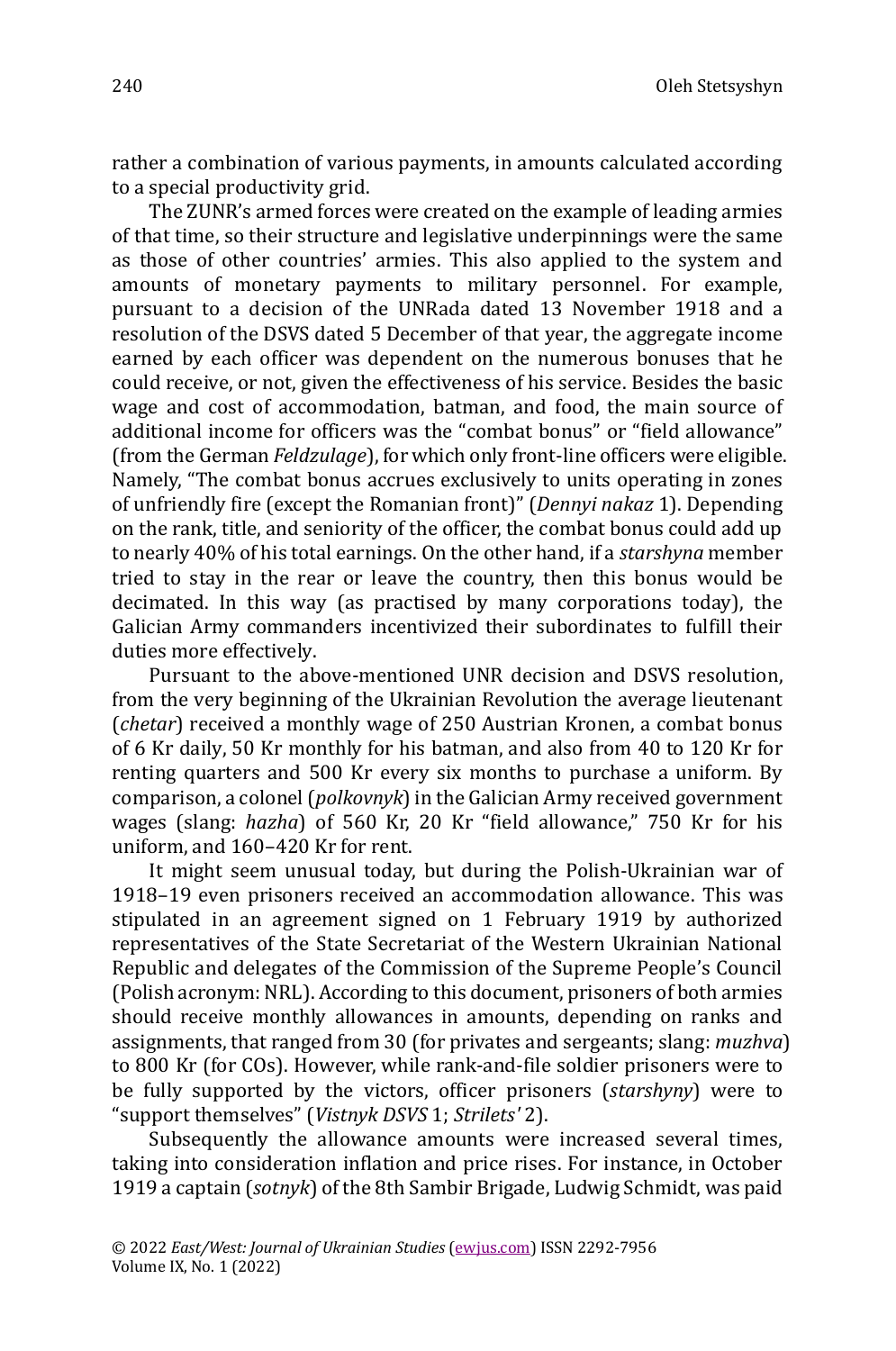a monthly wage of 400 Kr, a 60 Kr daily "combat bonus"(that is, 1,860 Kr per month), 250 Kr per month for rental of class 1 quarters, 75 Kr daily for meals (2,325 Kr per month), and 50 Kr for his batman; the monthly total was thus 4,885 Kr, of which the majority comprised money for food and his "frontline allowance."In addition, this officer received free "English cigarettes" and 700 Kr to purchase a new uniform. Meanwhile, another UHA *sotnyk*, Gottlieb Mott, was stationed in Vienna, several thousand kilometres from the theatre of operations; instead of the "combat bonus" he received а "reserve supplement" of 5 Kr per day and ate in the dining hall of the ZS-UNA.

Officers' trips abroad were also paid for. Thus, in October 1919 during his vacation in Austria the Chief of General Staff of the Galician Army, Col. Gustaw Zieritz, received 4,065 Kr, while his *otamans*, Maj. Rudolf Wurmbrandt (GS) and Maj. Alfons Ehrle (NKHA2), received 2,090 and 1,098 Kr, respectively; in addition, they were issued an additional 1,000–1,500 Kr each for the return journey to Ukraine (TsDIAL Ukrainy, f. 581, op. 1, spr. 189, ark. 4, 15, 37; spr. 199, ark. 19, 26–29). To better understand the value of these costs at that time, it is worthwhile to provide some comparative statistics. In April 1919 a loaf of bread in Vienna cost 1 Kr 34 centimes, a cup of coffee cost 10 centimes, and a kilogram of ham cost 40 Kr (TsDIAL Ukrainy, f. 581, op. 1, spr. 201, ark. 7); while in May 1919, officers who had moved to Galicia could make purchases at the army commissary for the following prices: 500-gram loaf of bread for 2.4 Kr, a kilogram of potatoes for 0.7 Kr, a litre of milk for 1 Kr, a single serving of coffee for 0.3 Kr, fatback (*salo*) for 32– 35 Kr/kg, ham sausage (*kovbasa*) for 20 Kr/kg, and fruit butter (*povydlo*) for 12 Kr/kg.

The assortment comprised only thirty food and consumer goods items, with prices from 0.30 to 70 Kr (TsDIAL Ukrainy, f. 581, op. 1, spr. 146, ark. 42). For other soldier's necessities, prices in the territory controlled by ZUNR forces were: 50 Kr for a set of underwear, 300 Kr for a pair of boots, 50 Kr for 1 kg of soap, and 250 Kr for a man's suit. If an officer wanted to indulge in a luxury item, one kilo of "real" coffee cost 50 Kr, half a litre of vodka (*horilka*) 35 Kr, and a stuffed chicken 20 Kr. In a private store, for 250–300 Kr he could buy a Zenith, Seeland, or Omega Swiss wristwatch (DALO, f. 257, op. 1, spr. 166, ark. 2, 4–5).

In December 1919–January 1920, typhus-stricken UHA soldiers in Podillia and Tavriia<sup>3</sup> lacked proper treatment and were forced to pay 1,000 *karbovantsi* for medical care; according to the exchange rate in Kamianets (Kamianets-Podilskyi was then the seat of the evacuated UNR government),

<sup>2</sup> Supreme Command of the [Ukrainian] Galician Army.

<sup>3</sup> Territories formerly under the Russian Empire, where the rouble had been replaced with the *karbovanets'* as the currency of the Ukrainian National Republic.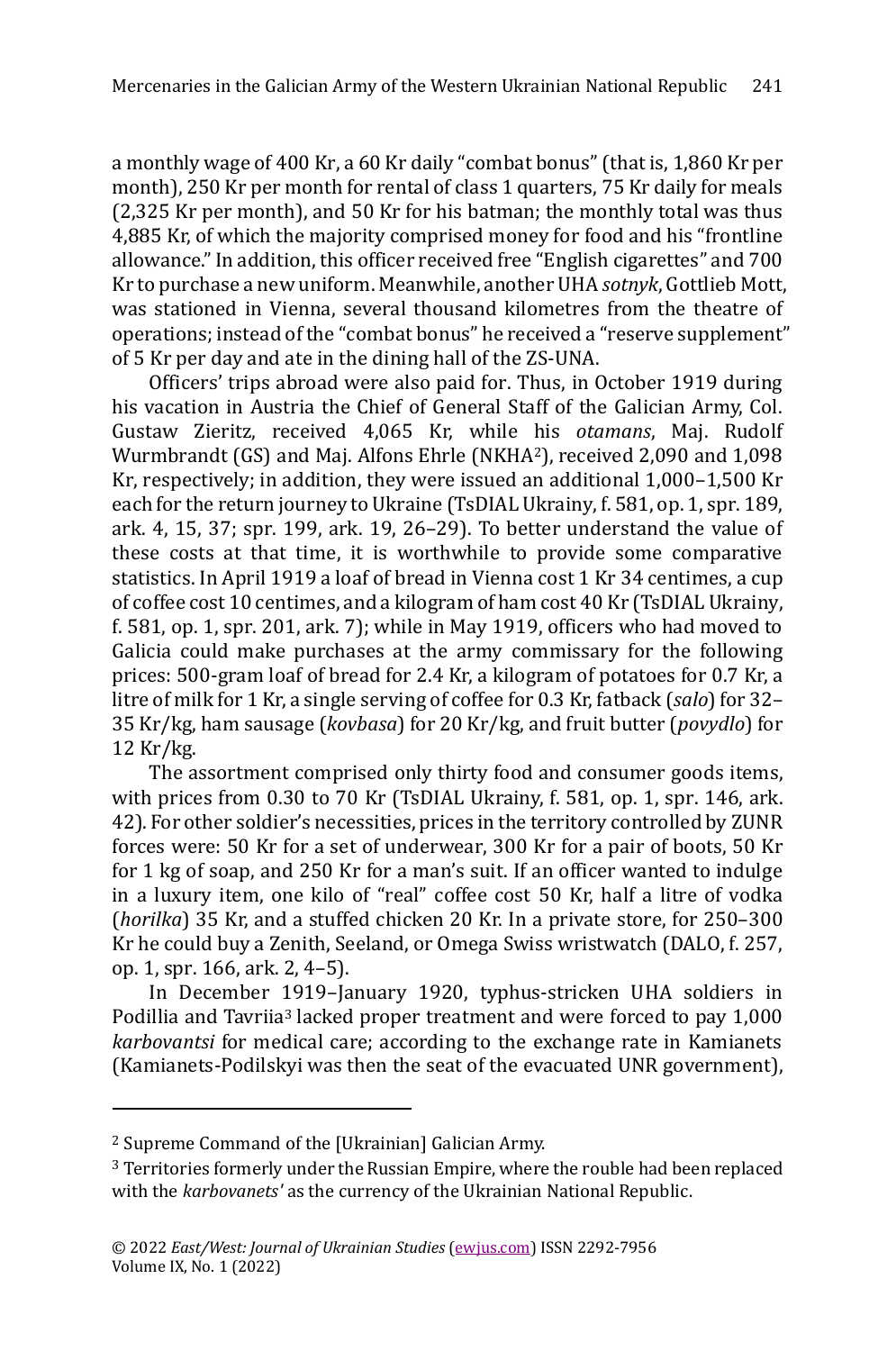Oleh Stetsyshyn

it was equivalent to 120 Kr. At this time, 50 *karbovantsi* (6–7 Kr) would buy 1 litre of milk or 1 pood of coal (*Hromads'ka dumka* 2). Thus, with their allowances of several thousand Kronen, even under ruinous conditions, food shortages, and epidemics the foreign officers (and their Ukrainian colleagues) could ensure themselves a more-or-less respectable existence—as long as the wages kept being paid on time, of course.

UHA officers would also have a paid two-week annual vacation, and if they fell ill, their medical leave would be covered for up to three months. Material assistance was also provided to their families; for example, allowances were issued to 58 families of military personnel at the ZUNR Induction Station in July 1919, 48 in September, and 55 in November. They included the families of Galician Army commanders (incl. Kurmanovych, Mykytka, Zieritz, and Wolf) as well as those of ordinary COs and NCOs, both Ukrainians and of other nationalities.

Upon the death of a serving military member, his wife was guaranteed a monthly allowance of 60% of her husband's wage, plus an additional 10% for each surviving child. Thus, for instance, the widows of deceased UHA generals Mykytka and Zieritz were receiving an allowance from the Induction Station even in 1922, two years after their husbands had died (*Vistnyk DSVS* 1; TsDIAL Ukrainy, f. 581, op. 1, spr. 194, ark. 2; spr. 203, ark. 97–98, 110–12, 263). These kinds of social guarantees in uncertain post-World War I times were yet another factor that encouraged former officers of the Austrian army to enlist in the Galician Army.

An indicative example is found in the ZS-UNA archives: a complaint submitted by the wife of Lt.-Col. Alfred Lachini, commander of the UHA's Berezhany District Military Command, who had not received any family allowance payments from January through August 1919. After a lengthy investigation and review (especially given that after only a year of marriage three children of various ages had appeared in the family), in October of that year the lieutenant-colonel's wife (Olena) did receive the outstanding funds, amounting to 3,870 Kr. The record shows that besides this, various sums (from 352 to 2,000 Kr) were paid out that month to the wives of other senior *starshyny* in the Galician Army who were living in the former imperial capital (TsDIAL Ukrainy, f. 581, op. 1, spr. 203, ark. 58). At the same time, it should be noted that even with such a critical shortage of commander cadres, the Ukrainians were quite scrupulous about selecting the mercenaries they hired. The archive includes several application forms from officers requesting to join the UHA that are stamped "Applicant cannot be accepted" (TsDIAL Ukrainy, f. 581, op. 1, spr. 205, ark. 21–25).

Even then, the foreigners who passed the preliminary screening and became Ukrainian officers were regularly reviewed. For example, on 23 July 1919 the Ukrainian employer terminated a military service hiring contract with a native of the town of Stryi, Leopold Dolleczek. Submitting his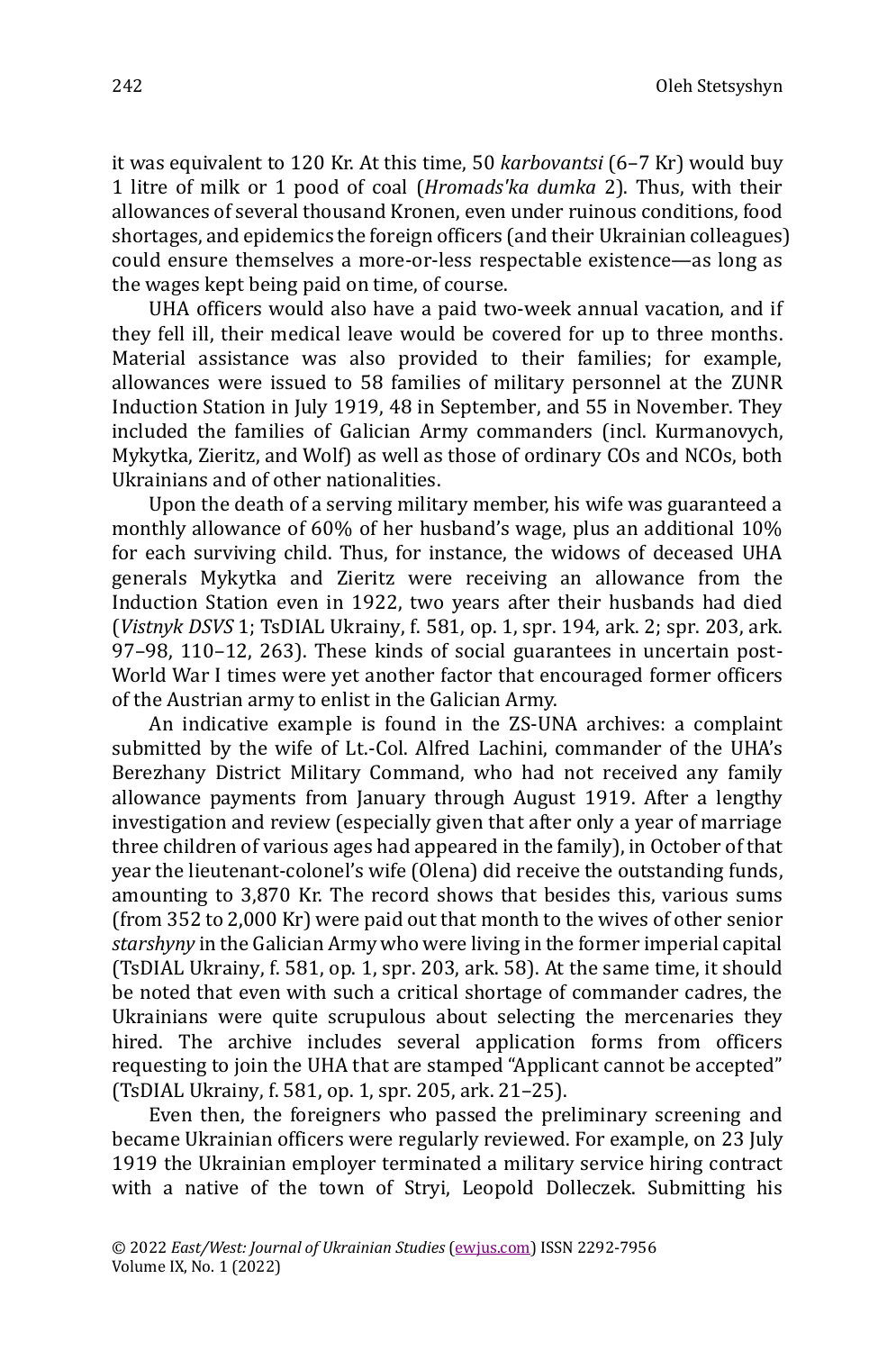application to serve in the Ukrainian army in July, he indicated that his rank was artillery captain, that he had served on the Italian Front, and that his military experience extended from battery commander to artillery liaison in the 2nd Army Isonzo (Soča) HQ. A detailed examination of his documents as well as queried reports received from the Austrian defence ministry established, however, that the captain had provided incorrect data about himself by falsifying his documents. As a result, on the eve of the advance of the UNR and ZUNR's combined armies on Kyiv it was decided to reject officer Dolleczek's application (TsDIAL Ukrainy, f. 581, op. 1, spr. 193, ark. 1–2, 22, 29, 30).

A general overview of the archive documents provides evidence to conclude that during the period from November 1918 through the end of 1919 the ZS-UNA in Vienna deployed a minimum of two hundred foreign "soldiers of fortune" to the Galician Army. Approximately an equal number of Austrians, Czechs, Hungarians, and representatives of other European nations enlisted within Galicia to defend the ZUNR. Interestingly, moreover, during the same time nearly three hundred military personnel of Jewish, Russian, and other heritage joined the ZUNR's armed forces. The Central State Historical Archive of Ukraine in Lviv also contains a "List of officers who have voluntarily enlisted in the Ukrainian National Army" that includes the names of 89 (actually, 87) officers of the Austro-Hungarian Army who were recruited from November 1918 to June 1919 to serve in the Galician Army and were deployed to Ukraine. Among them were *starshyna* names that subsequently became famous: Wilhelm Lobkowitz, Richard Jary, Emil Brandner, Ferdinand Löhner, and others.

Among the other documents in the archives of the Induction Station is a "List of officers who departed" that shows the biographical data for four officers (three Western Ukrainian *Volksdeutsche* and one Austrian from Vienna) who joined the Galician Army in May 1919 (TsDIAL Ukrainy, f. 581, op. 1, spr. 205, ark. 1, 5, 26–27). Among all the foreign soldiers in the UHA, the shortest service record (4-6 weeks) belonged to Col. Walter Böhm, Anton Lehar, and K. Stipsitz-Ternowa, as well as the 26-year-old Austrian *Oberstleutnant* Wolfgang Frantzel. Having joined the Galician Army at the end of May 1919, already by summer he was back in Vienna, and in August 1919 as First Lieutenant (*poruchnyk*) he was sent to an internment camp for soldiers of the Galician Army in the Czechoslovak town of Německé Jablonné (Germ.: Deutsch Gabel).

Relocating eastward to Ukraine and back again was quite typical for the mercenaries. Contrary to most of the *starshyna* officers who were Ukrainian—to say nothing of the rank-and-file soldiers stuck at the front the Austrian officers in the UHA were able to travel west for their vacation or for medical treatment. Some of them, having relocated to Galicia, would soon afterward cut their ties and return home. Others of the *starshyna* would go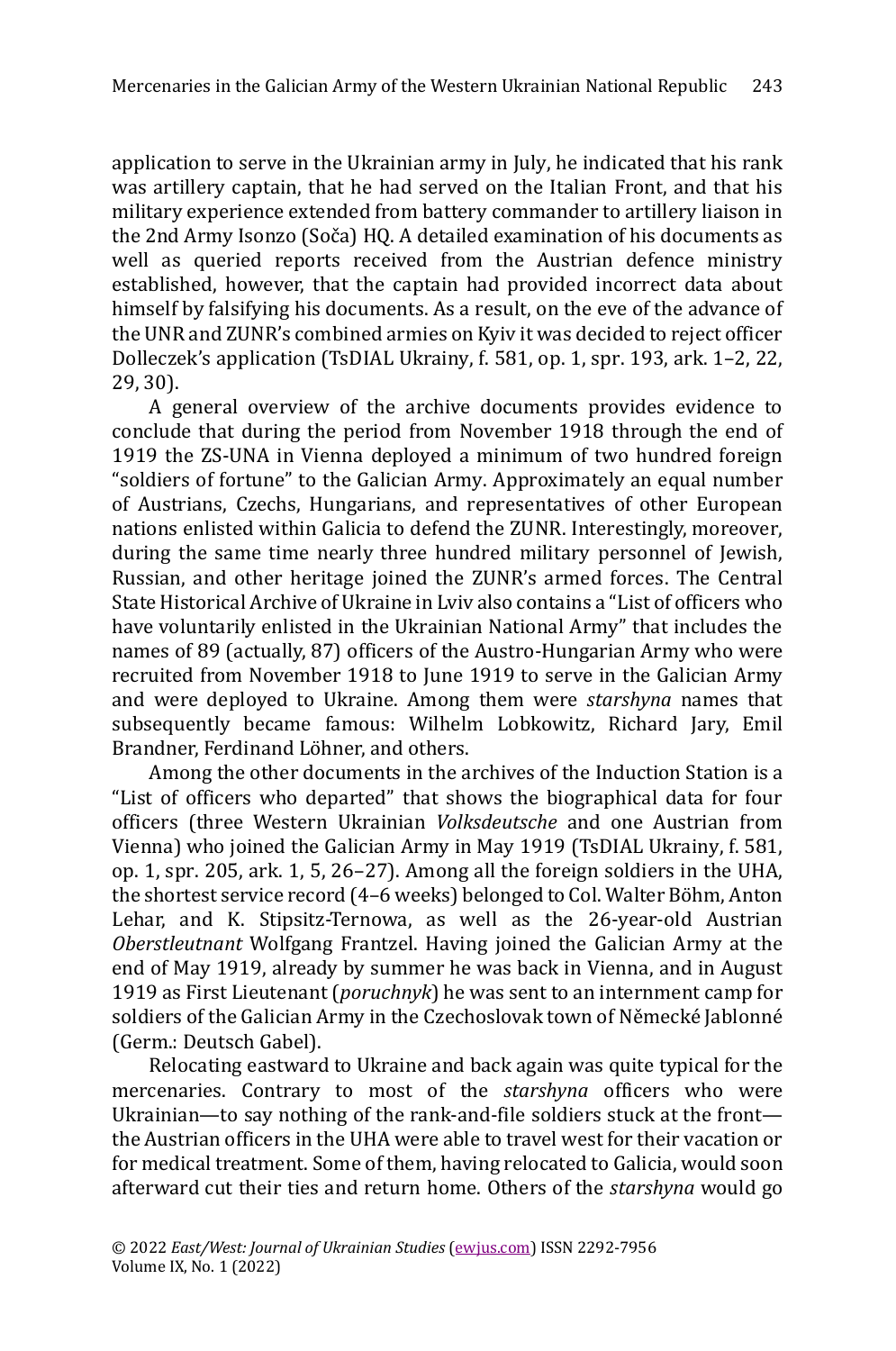back either on sick leave or be redeployed as part of other units of the Galician Army.

Starting in the third quarter of 1919, the functions of the Induction Station of the Ukrainian National Army changed with respect to providing shelter for Ukrainian prisoners of war, recruiting foreigners, and deploying them to join Galician Army detachments. The stream of World War I prisoners had gradually decreased, while instead the ZS-UNA began to process escapees from Polish, Bolshevik Russian, and Denikin's (White Russian) captivity, among whom were also non-Ukrainian military personnel from the armed forces of the ZUNR. The first POWs from the Galician theatre of operations started arriving in Vienna already at the start of 1919, but these were only individual cases. By summer, however, the number of foreign military specialists who by various means had left the Galician Army and turned up at the ZS-UNA had increased to several dozen. Most of these escapees were sent to the army camp at Německé Jablonné, where they were reinstated in their military service. In early 1920 the Induction Station practically stopped deploying soldiers to Ukraine, as it realigned its mandate around processing escapees. Among them were several dozen mercenaries; they all had to undergo interviews with the UHA's Exoneration Commission, explaining the circumstances of their capture as enemy POWs. As a rule, though, the former prisoners were exonerated. Some of them—including *otaman* Ferdinand Lang and *sotnyk* Edward Henig, who appeared before the commission in June 1920—shortly afterwards themselves sat as members of the Exoneration Commission, interviewing other ex-prisoners.

A significant proportion of the escapee POWs were in dire material straits, having lost all their property while fighting on the Ukrainian side and then spending time behind barbed wire. Many of the escapees managed to get to Vienna through Berlin, where they tried unsuccessfully to obtain some assistance from the diplomatic representation of the UNR, which at the time considered Poland to be its ally. Meanwhile, the correspondent for the e migre Ukrainian newspaper *Svoboda* (*Freedom*) sent the following report from the German capital:

Virtually every day on the cobblestone streets of Berlin we see bedraggled, exhausted, miserable, and impoverished people, who are looked upon with pity by the Germans. They are Ukrainian soldiers who had fought for an independent Ukraine . . . and then were captured by the Poles and sent to their infamous camps. They would escape en route and arrive in Berlin hungry and cold, hoping that the military-sanitary Ukrainian Mission would help them. But the doors of the Mission were, unfortunately, closed to them, and the embassy [of the UNR] could not provide assistance to "people who had escaped the camp of an allied state." (*Svoboda* 2)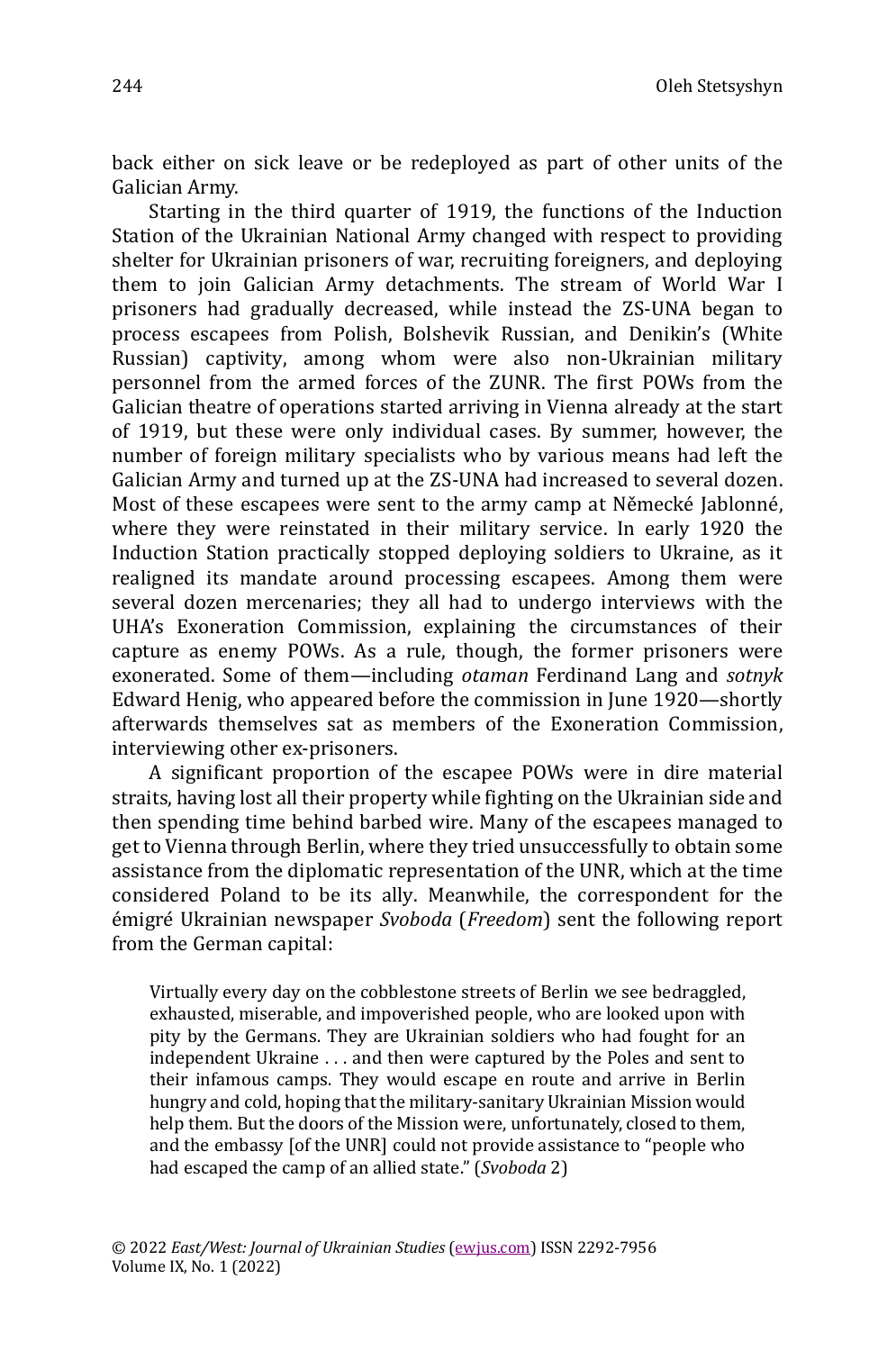Therefore, upon returning home the foreign officers would often demand compensation from the Ukrainian side for their lost health and property. Among the most indicative examples of the level of material wealth of an average officer at that time is a complaint addressed to the Embassy of the UNR in Vienna by Capt. Alfons Komora, commander of the 1st machinegun company of the UHA's 2nd Brigade, dated 25 July 1920. Having escaped during the night before 2 June from the Polish POW camp in Tuchola, he made his way through Berlin, Leipzig, and Passau to Vienna and faced his Ukrainian army commanders with only his uniform to his name. In his appeal he reported that upon being taken prisoner on 1 April 1920 he lost everything he had: two suitcases, a backpack, binoculars, a pistol, jacket, trousers, army boots, quilt, toiletries, five summer-weight and two winterweight undergarments, and slippers. These losses Komora valued at 18,000 Kr, plus he was owed his captain's back pay for nearly three months, calculated at 4,164 roubles (or 1,666 Kr) (TsDIAL Ukrainy, f. 581, op. 1, spr. 179, ark. 121–23).

The case of the last commander of the Kolomyia Brigade, Karl Kwapil, was made even more eloquently. He addressed a letter to the Ukrainian ambassador in Vienna dated 8 July 1920, saying "[t]he Poles took everything from me. I am lacking the most basic things; I have one pair of underwear and my other clothes are in very poor shape" (TsDIAL Ukrainy, f. 581, op. 1, spr. 179, ark. 125). However, not all officers requested that the Ukrainian side return only the items and moneys they had actually lost. Some officers' complaints went much farther. Notably, one of the sticklers regarding their contract with the ZUNR army was Aleksander Strobel, former chief quartermaster of the NKHA. In early 1920 he arrived in Vienna and immediately applied for medical treatment at the resort in Carlsbad (Karlovy Vary). After returning from there, on 14 February he somehow forced the ZS-UNA to pay him 360 Kr for the trip and 1,346.74 Kr for the treatment. Two days later he received another 750 Kr from the ZS for the purchase of a new military uniform, which technically was a contractual allowance. Finally, on 5 March Strobel was given another 360 Kr and sent to the Ukrainian brigade stationed at Německé Jablonné (TsDIAL Ukrainy, f. 581, op. 1, spr. 199, ark. 20).

Capt. Henig went even further in his demands of the Ukrainian employer. On 2 September 1920 he sent a letter to Ievhen Petrushevych, then-head of the ZUNR, complaining that during his military service on Ukrainian territory and his subsequent internment, he had lost property worth a total of 85,200 Kr; the cavalry officer actually stated that he expected this loss to be properly compensated. However, he was not paid that extravagant sum, only a small amount in cash (TsDIAL Ukrainy, f. 581, op. 1, spr. 189, ark. 175– 77, 184).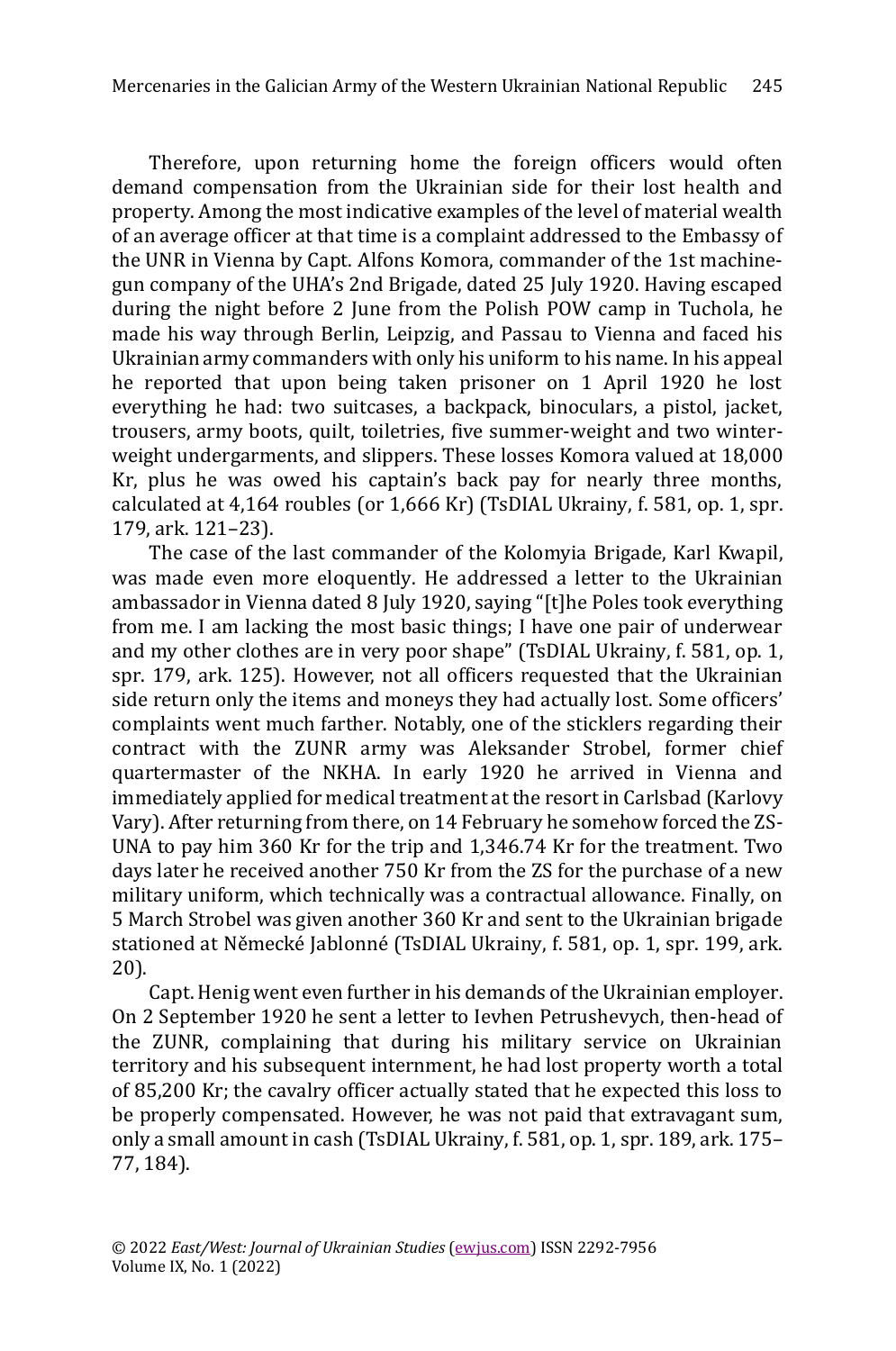Oleh Stetsyshyn

To be sure, there were instances at the other side of the spectrum, as well. The Galician colonist Karl Schlösser, for example, ending up in Czechoslovakia with the UHA's Mountain Brigade in May 1919, showed himself to be an honest person and a Ukrainian patriot. In contrast to many of his ethnic-German fellow POWs, he did not take advantage and quit service but rather fled Czechoslovakia and returned to the Galician Army via Romania. Soon afterward Schlösser was given command of the newly created Eleventh Brigade and stayed with it until the UHA ceased its operations.

Analyzing the national composition of foreign officers whose biographies are collected in my book *Landsknekhty Halyts'koi armii* (*The*  Landsknechte *of the Galician Army*), we see that they can be divided into several groups. The largest would encompass the Central and Eastern European nations, and this group is colloquially named "Germans" in a number of documents and recollections of former combatants—evidently because of German being their common language and due to their common "Austro-Hungarian" background. Of the 342 European mercenaries in this group, by nationality they were comprised of ethnic Austrians (at least 67), Sudeten Germans (min. 60), Galician Germans (min. 62), and Bukovynian Germans (min. 36). Besides the Austrians and colonial Germans, the UHA also included at least 18 Czech officers, 8 Italians, 7 Poles, 5 Hungarians, 4 Croatians, and 3 Romanians, as well as a Belgian, a Canadian, a Serb, and a "Serbo-Croat."

The second-largest group were the Jewish *starshyna* officers, of whom there were at least 217 (mostly from Western Ukraine). The Ukrainian Galician Army also included up to 100 serving "Russians," so called because they were non-Ukrainian (but not necessarily Russian) former officers in the Imperial Russian Army. Unfortunately, the nationality of nearly 70 more officers cannot be ascertained to date, due to a lack of more detailed information (Stetsyshyn 314–438).

Notably, the Ukrainian government propagandized the multinational nature of the officers' corps of the Galician Army. For example, on 9 August 1919 the chair of the Council of Ministers of the UNR Borys Martos and the minister of Jewish Affairs, Pinchas Krasnyi, issued a joint appeal to "Jewish residents and workers" of Ukraine, calling on them to co-operate with the Ukrainian government; the appeal also highlighted the advance against Bolshevism of both armies—"Republican" (i.e., the Army of the UNR) and Galician—in operational union, emphasizing that a "significant number of Jewish soldiers and officers" were fighting for Ukraine in the latter formation (Hunczak 96).

Ethnic Poles also served in the Galician Army. One of the NKHA's "lists of foreign *starshyna* officers" names the following Galician officers of Polish nationality: *chetar-rank* (i.e., Lieut.) Kwarta, Przybóg, Ostrowski, and Miśniakewicz, Senior Lieut. Czepita, Capt. Garguliński, and civilian doctor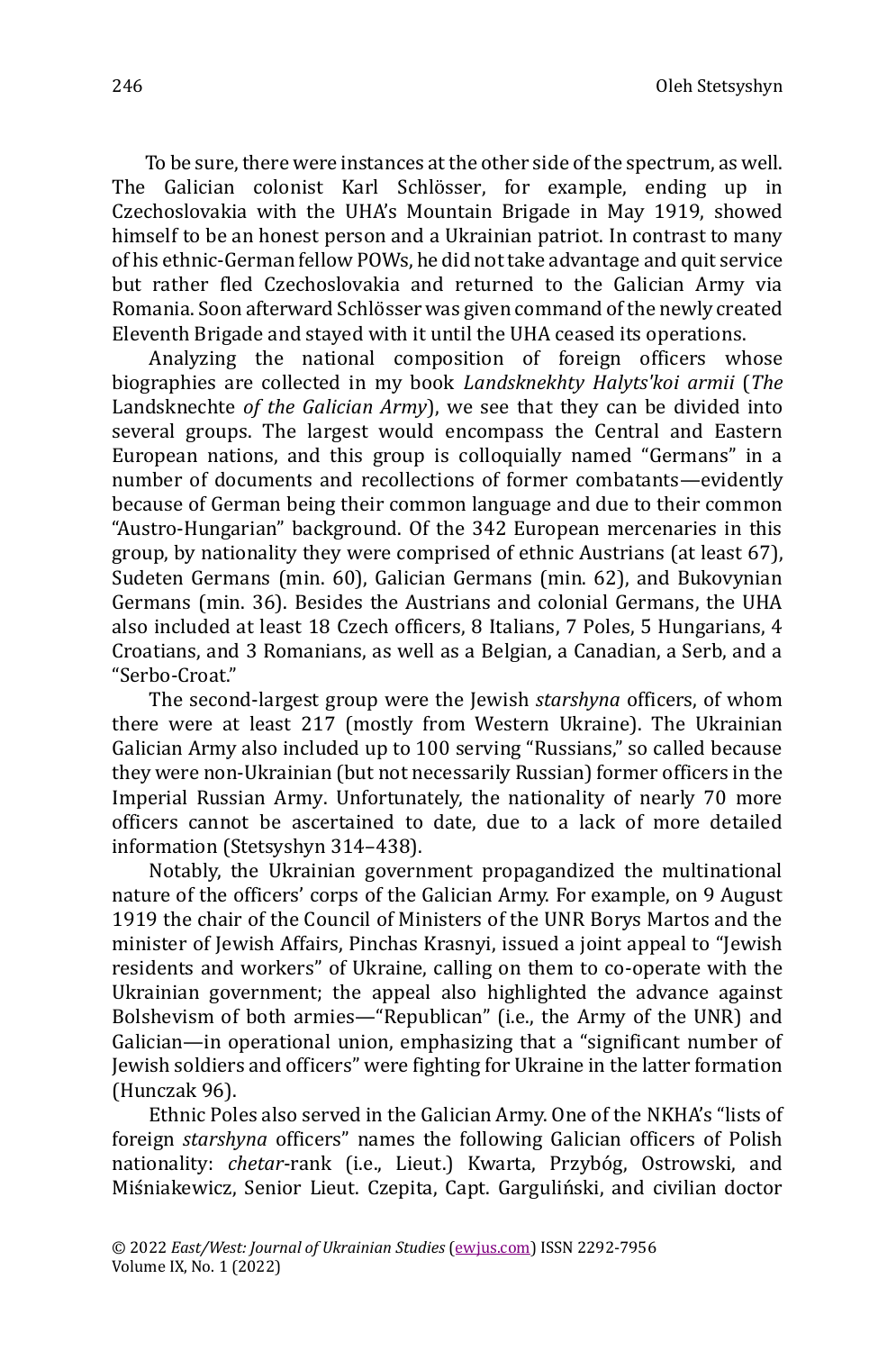Markiewicz. Most of these Poles enlisted in the Galician Army within a few days of the ZUNR declaration of independence—when the Galician Army was actually clashing with the Polish Army. (Furthermore, Lieut. Hryhorii Trukh of the Ukrainian Sich Riflemen would later recall that five Poles participated in the 1918 November Uprising in Lviv, standing alongside Ukrainian soldiers when Ukrainian statehood was announced in Lviv.) Poles also served in non-combat units of the UHA; they included five NCOs and senior NCOs of Polish nationality (TsDAVO Ukrainy, f. 2188, op. 1, spr. 146, ark. 1–47; Hutsuliak 90).

In sum, we may assert that the ZUNR authorities (ZOUNR) and command of the Galician Army succeeded in significantly abating the problem of insufficient officer cadres—although it was never completely resolved. This was accomplished by actively promoting the most capable and battlehardened Ukrainian NCOs as well as by attracting officers of non-Ukrainian nationalities, primarily from the ranks of the former Austro-Hungarian and Imperial Russian armies. As a result, based on personnel records, by the end of 1919 nearly 6,000 officers had served in the Galician Army, of whom approximately every 8th or 9th was non-Ukrainian. These mercenaries significantly changed the armed forces of the ZUNR (ZOUNR) and left their own memorable trace in the history of Ukraine's struggle for independence.